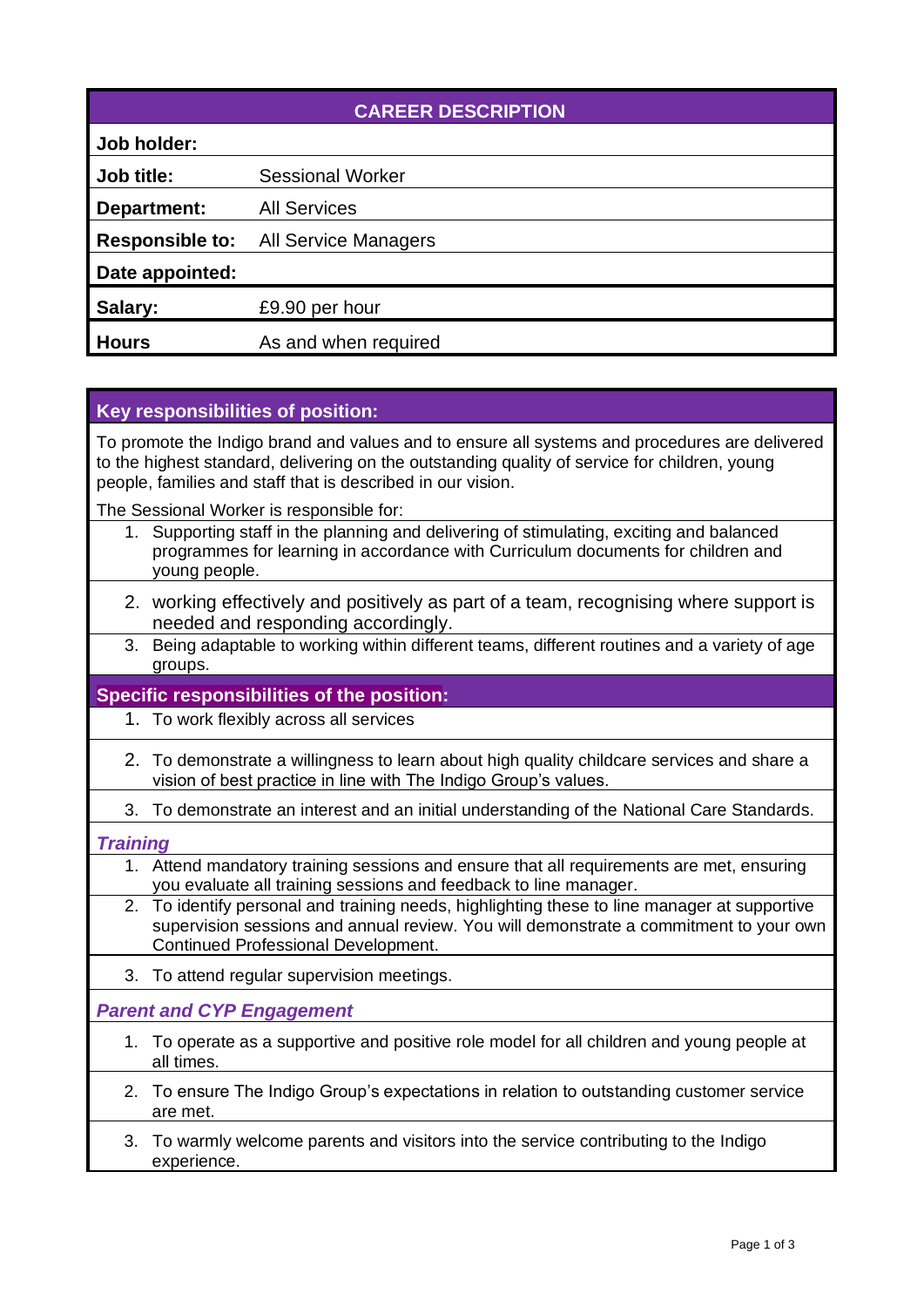*Setting up the room*

1. To set up, participate in and clear away activities with the children.

### *School Collections*

1. To ensure Indigo Group systems and procedures are followed effectively for safe collection and transport of children to and from school.

### *Service Delivery*

- 1. To ensure that all sessions are safe, fun and inclusive.
- 2. To consult and involve children and young people in planning for their own learning.

### *Health and Safety*

- 1. Adhering to legal responsibilities and duties under *The Children Act (Scotland) 2014* and *Health and Safety at Work Act*, National Care Standards and requirements of SSSC in order, to take reasonable care for the health and safety of yourself, your colleagues and the children and young people in your care.
- 2. To follow all Indigo Group systems and procedures, including those in Employee Handbook to ensure your own safety day to day and that of your colleagues, children and young people.
- 3. You will support the completion of daily risk assessments, including assessments of the environment and planned activities.

## **Other responsibilities:**

- 1. To help clean, store and organise resources.
- 2. To provide children with continuity of care and develop positive relationships with parents and staff.
- 3. To monitor the care, safe and secure use of all resources and ensure Indigo Group systems and procedures of that nature are adhered to by all staff.
- 4. To assist staff in activities, care for children and meeting their needs.
- 5. To demonstrate an interest *and an initial understanding* of local and national government initiatives and documents (e.g. Achieving Quality Scotland, Pre birth to three, Curriculum for Excellence, HGIOELC, GIRFEC etc.).
- 6. You will comply with SSSC Codes of Practice
- 7. To support staff and children by taking part in trips and outings.
- 8. To share tasks necessary as part of the general upkeep, tidiness and cleanliness of the service. For example, laundry, cleaning, organising equipment, etc.

## **Measurement and performance criteria:**

- 1. Feedback from Lead staff
- 2. Feedback from children, young people and parents

## **Relationships:**

Responsible for own performance.

Responsible to Line Manager.

### **Other conditions of job:**